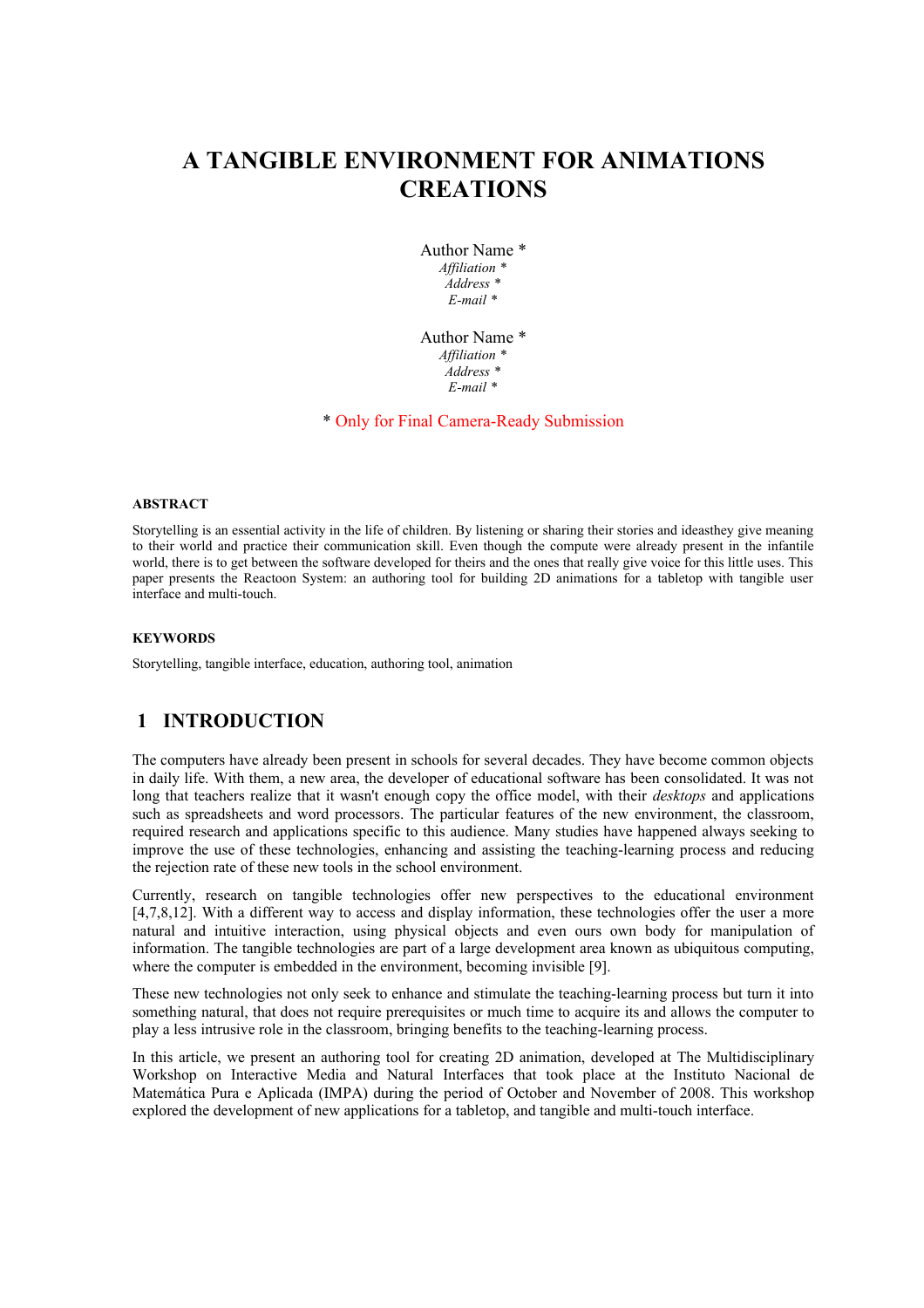We begin with a brief summary of tangible interfaces, then we mention some about storytelling and some related applications, we explained about the current implementation and performance of our system, and finally describe future actions on the development and research with a brief conclusion.

### **2 TANGIBLE INTERFACES (TUI)**

Digital information is usually handled by physical input devices like a mouse or a keyboard and displayed on an output device such as the display. The "tangible interfaces" are designed to remove these devices from input / output creating new possibilities that mixes the physical and digital interaction[12].

Tangibles Interfaces are generally characterized by the union of controls and representations of digital information handled by physical objects and surfaces [12].

Research in this area has focused on new metaphores and approaches to interactions of the physical world with the digital, with applications in diverse areas as games, music, education and others. [6]

In a traditional interface, Graphics User Interface (GUI), there is usually a distinction between input and output. This is, in a GUI, a mouse is an input device and a monitor, an output device. On the contrary in a Tangible User Interface(TUI), this distinction disappears. In a tangible interface, the same device that can be used to enter the information can also be used to display it. When you have a tangible interface, the input is usually physical, whereas the output is digital [9].

Ullmer and Ishii [12] show some characteristics that distinguish a tangible interface:

- physical representations are linked to digital information;
- physical representations include mechanisms for interactive control;
- Physical representations are perceptually attached to digital representations;
- the physical state of the objects are associated with the state of the digital system.

## **3 STORYTELLING**

Imagination lets children create their own worlds, their own stories, using objects of the toy box. Their toys and their stories connect their tangible world with their imagination world and stimulate their communication skill and creativity.

Storytelling is an ancient activity, which began with the need of mankind to keep their memories alive. The stories from generation to generation.

With the evolution of the technology changed the way to count stories. Books, movies, *cartoons* and novels are different ways to tell a story. With the media resources currently available, the activity of storytelling can be enriched with sounds, pictures, movies, text and even perpetuated with the use of a storage device.

The early grades, the activity of storytelling is used by the teacher to teach his students. In the case of children learning to read, many of these stories are told using resources such as paper, pencils and voice. The authorship of these students almost always boils down to a drawing on a sheet of paper, where he tries to convey his emotions and ideas.

Storytelling is an activity that encourages creativity and fosters communication, allowing the author to expose his ideas and feelings about things, people and the world. As authors, children expose their feelings and perceptions of the world, and when the richest resources are offered, this process of creation and communication can be more exciting and liberating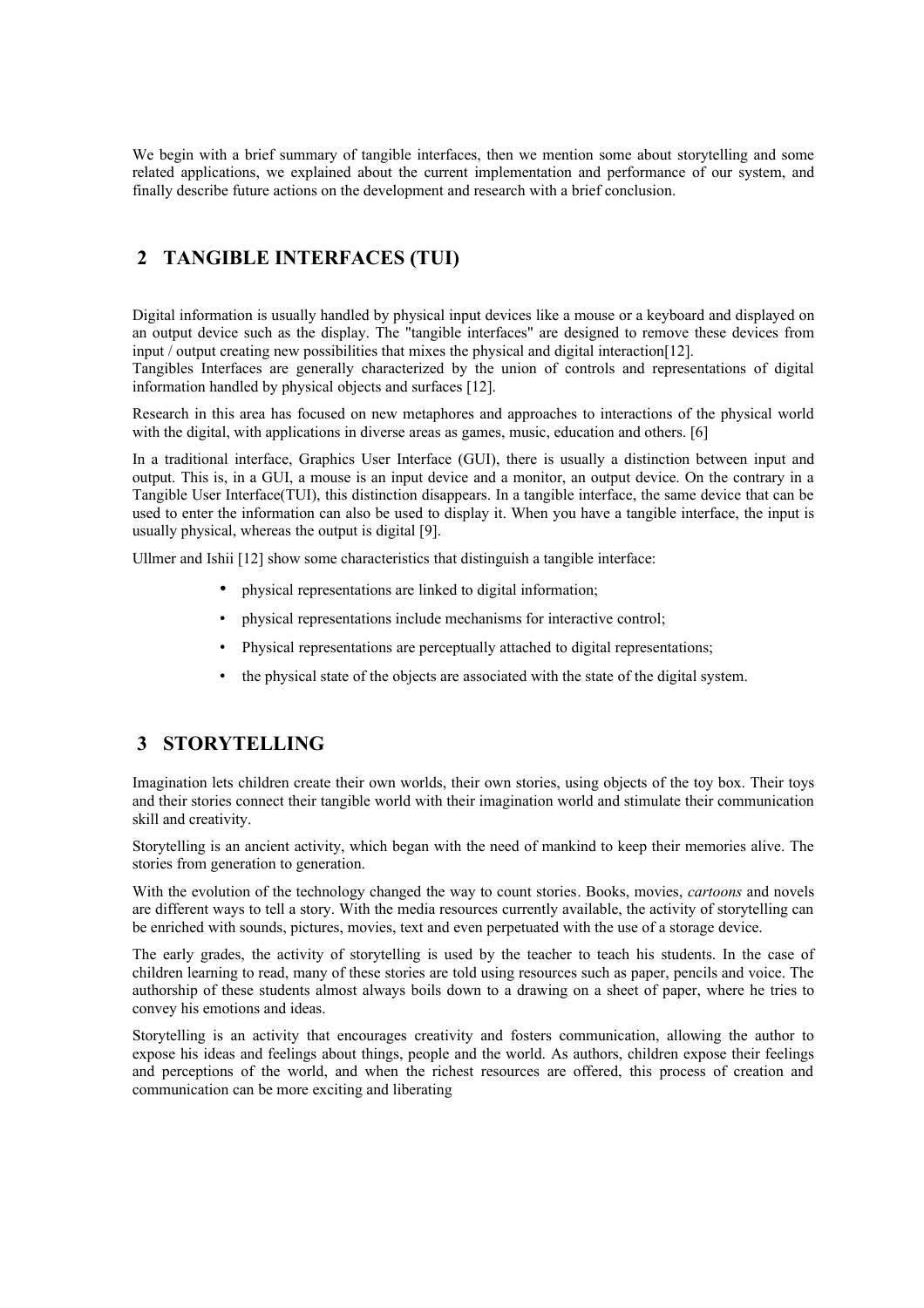# **4 RELATED WORKS**

The number of searches for technologies that support interfaces and tangible multi-touch has grown significantly in recent years. The educational field is seeking to incorporate new resources to education from these technologies in order to stimulate and strengthen the construction of knowledge. Some works in this area are summarized below.

#### RENATI: Recontextualizing Narratives for Tangible Interfaces

In a hybrid environment that uses oral narratives that combine non-generative art and immersive digital storytelling with tangible objects. RENATI consists of a series of three installations that are being developed using technologies and equipment and sensors [1].

#### Personal Digital Historian (PHD)

An interactive system that facilitates chating and sharing stories face-to-face in a digital tabletop. Users can select files stored digitally as photographs, video, documents and display them. The current table PHD was implemented using the DiamondSpin  $\leq$ http://www.diamondspace.merl.com/>, an interactive Java platform that allows multiple users working simultaneously on a digital table [11].

#### ARCHITALES

It is an interactive digital table surrounded by participants who share a narrative with a tangible interface and multi-touch[5].

#### Dolltalk

It's a toy that presents a tangible interface to encourage children to speak and act in their own stories. It simulates speech recognition by the capture of gestures and speech of the child. The toy records and then touches the history of the child [13].

# **5 OUR SYSTEM**

The Reactoon was developed when we participated in the Multidisciplinary Workshop on Interactive Media and Natural Interfaces in IMPA during the period of October and November of 2008.

Participants developed applications for a tabletop (named "itable"), an interactive table ( [Illustration 1\)](#page-3-0) built by the VISGRAF Laboratory for research on natural interfaces.

The authors development environment consisted of the tabletop (itable) and the engine reacTIVision by Music Technology Group at the University Pompeu Fabra, Barcelona.

The reacTIVision is a *framework* for computer vision, multi-source platform for building tables based on tangible interfaces that also support multi-touch. This *framework* has its own communication protocol, the TUIO. [2]

The TUIO is a protocol developed specifically for tabletops with tangible interfaces. This protocol defines the properties of control objects (fiducial markers), and finger gestures on the surface of the tabletop. It encrypts and transmits the attributes of tangible objects that are on the table surface. [3]

The framework also provides a library of fiducial markers that can be set on the basis of tangible objects, beyond the recognition of fingers and gestures. The developer can implement his system in Java,  $C + +$ , PureData, Max / MSP, SuperCollider and Flash. [2]

Our development environment consisted of Linux Ubuntu 8.10, Java 1.6, Eclipse 3.4.1., Processing 0157 Beta 1.4 and reacTIVision TUIO Simulator 1.4.

Approximately 90% of development was done in TUIO Simulator and the final adjustments directly on the table.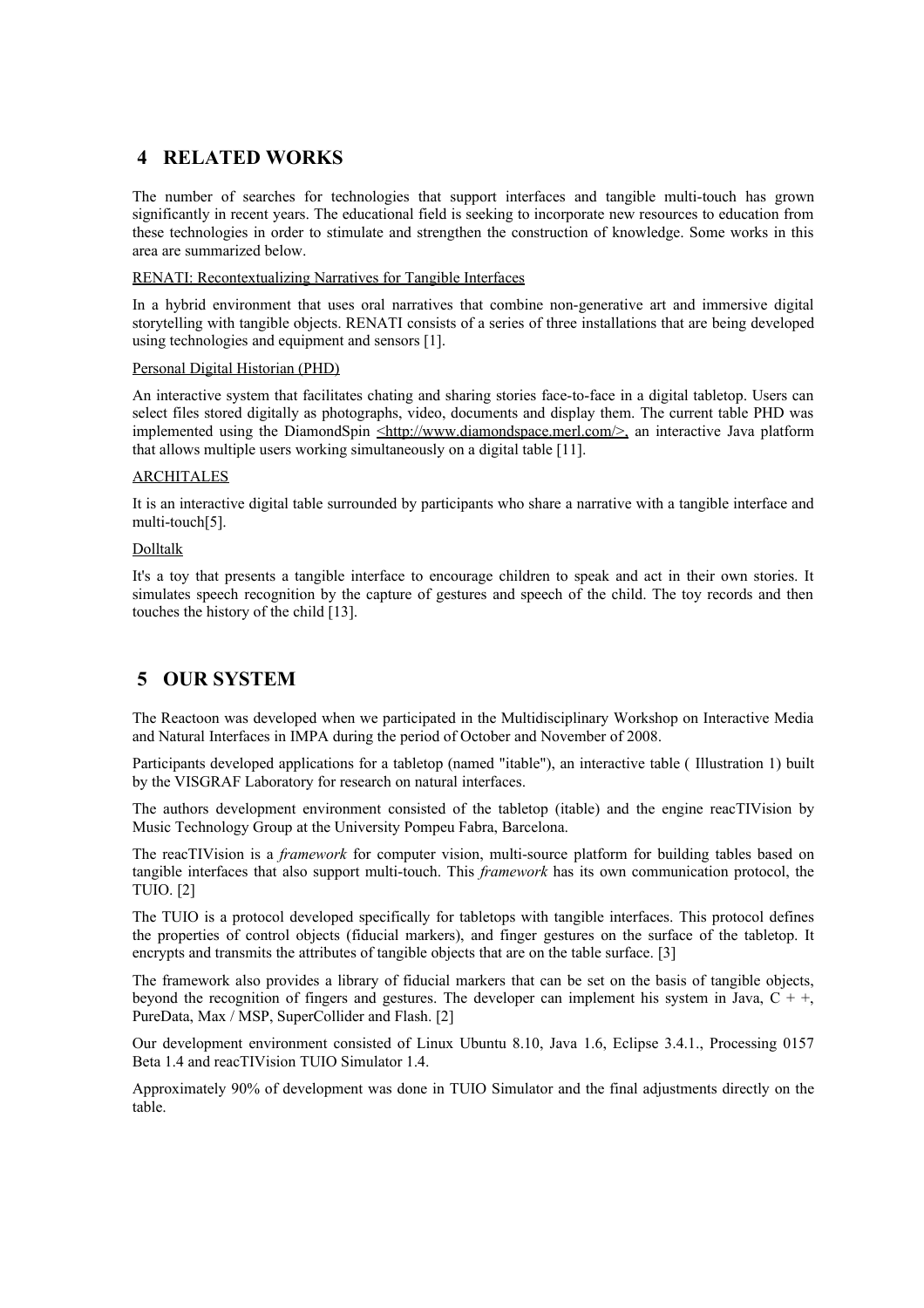<span id="page-3-0"></span>

*Illustration 1: itable built by the VISGRAF*

# **5.1 REACTOON**

Having in mind a young audience in an age range from 5 to 9 years, with little or no proficiency in the use of such tool, the Reactoon [\(Illustration 2\)](#page-4-0)has been specially developed trying to meet the needs and expectations of these users in the production of their own stories.

With resources of sound and images and a natural interface, the teacher can easily monitor and guide the creative activity of their students without requiring prior knowledge of the use.

The main focus was the activity of production of animation, from of a natural interface that could make use of the tool intuitive and fast acquisition.

Reactoon is a tool for collaborative authoring with tangible interface and multi-touch through a natural interaction with physical objects and direct manipulation into their own hands. It enables the creation and editing of 2D animated shorts by users with little or no proficiency in use of tools of this type.

Learning mediated by tangible interfaces can allow the child to combine and recombine the known with the unknown, stimulating creativity and reflection [10].

The resources provided by the system are categorized in: library of scenarios, characters and object, commands module and scenes.

The libraries offer digital images linked to their respective tangible objects from fiducial markers.

The commands module enables easy interpretation of user actions by presenting simple and well known symbols . The physical objects which represent the commands are also identified by fiducial markers:

- 1. Record Images (Symbol: digital camera)
- 2. Record sound (Symbol: microphone)
- 3. Watch and Edit (Symbol: TV)

The scenes are small rectangular pieces, symbolized by a ribbon cutting film. These small pieces allow that the user to label in some way, using text, numbers or drawings, and associate the content they create the stored and represented in the piece. This feature was created so that the concepts of folders and files are not addressed. User has at his disposal the scenes recorded and identified by himself, and can he watch or edit them just by manipulating these small rectangles that represent the scenes.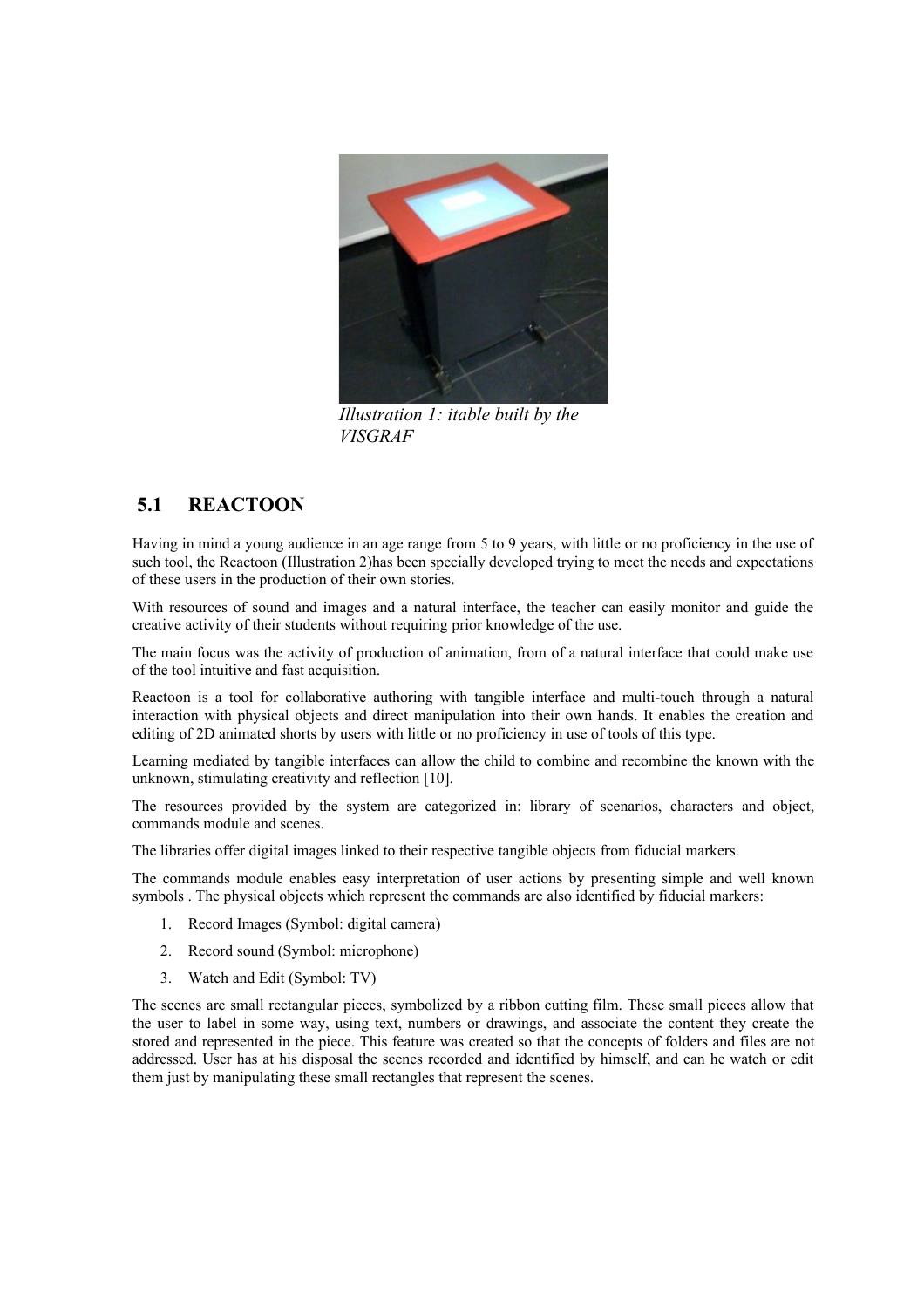

<span id="page-4-0"></span>*Illustration 2: System components*

### **5.2 THE CREATION PROCESS**

Even though the system is minimal, its few and simple animations features make many possibilities available to users.

**Scenario.** The user has at his the disposal small cards with pictures representing the scenario where the story will be told. To add the setting chosen in his story just put the card on the table surface. The system, in the background, will capture this scenario and display it on the table surface. Feedback is given as a sound warning that an action was performed.

**Characters.** Characters can be chosen by the user for inclusion in his history. The user chooses the character and his position in the predetermined scenario. The character is displayed on the table in the same position it was placed the concrete object which connects the digital. Feedback is given as a sound warning that an action was performed and the figure of the character is displayed in the table surface.

This character may ber scaled, translated and rotated by multi-touch interaction on the table.

**Objects.** Objects are also available to the user that can compose his scenario. For example, in a football field, the user can choose to put the ball in the scenario. The process of adding the object to the scenario is the same as adding a character. The features of scaling, translation and rotation are also available for the objects. Once again the sound is used as feedback to the user object is displayed on the scenario, on the table.

**Delete.** When the user want to delete a character or object he makes a small gesture of dragging your fingers on the object to be deleted. As when we clean a surface. This gesture recognition feature was added to the system so that we could try something new and possible in this type of environment and minimize the use of fiducial markers.

**Save.** To record a scene, the user must activate the action record. A small circle produced in acrylic and printed with a symbol that represents a camera is available to the user. Simply put this "camera" object on the table and wait 5 seconds, which are accompanied by beeps and flashes of light that changes from green to red, then his can start your scene.

The recorded scene can be repeated as often as the user wants. When you make a new recording, the current scene is totally erased. To store the scene to be used in the future it is necessary to record the scene object "scene".

Scene. When the user finishes animating a scene, he can save this scene for future use. Small rectangular pieces are available for the user to store this scene. Although only a representation with this application, the user needs no preconceptions about folders and files when saving a scene. The entire process is performed in the background, who need only identify through writing or illustration, the small rectangular piece that contains his recorded scene.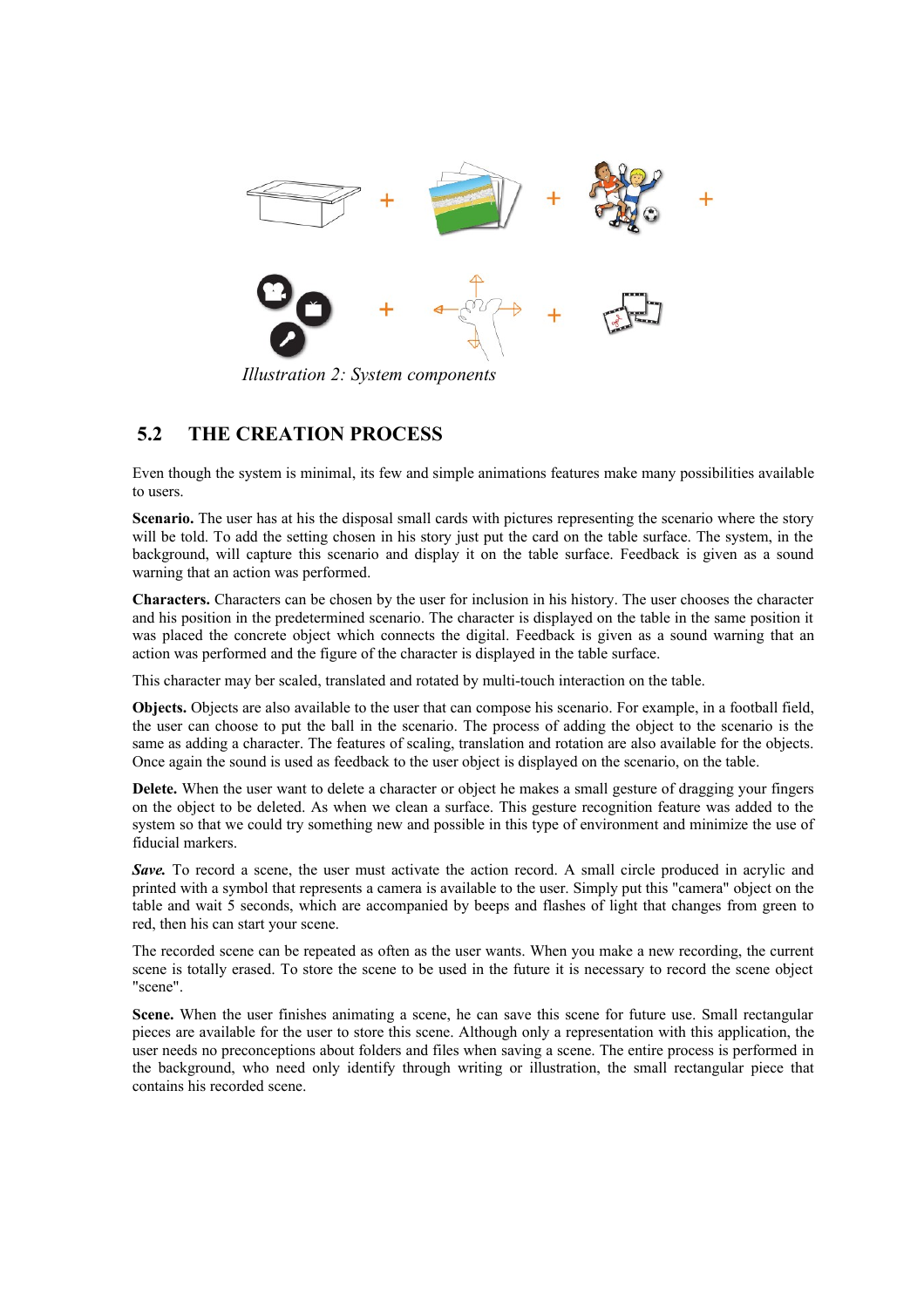**Record sound.** Once his scene is recorded in the "scene" object, the user may wish to add extra sounds to his scene. For this reason, a small circle is available with a printed symbol representing a microphone. Simply place the object "Record sound" on the table, wait 5 seconds, which are accompanied by beeps and flashes of light that changes from green to red, and start recording the sound. All this happens without the need at any time of the user it opens a folder or file to perform this task. All resources used are tangible objects that make a real connection with the digital. After recording the sound, the same is attached to the scene.

**Play.** After all the scenes are recorded, the user can watch these scenes one by one or choose from a series composed by him, seeing the result of all the scenes together. The scenes is made from the placement of objects in sequence "scene" on the table. The sequence in which "scene" objects are placed dictate the order in which the animation will be played.

The user has the freedom to assemble its sequence as he wishes, and he is always free to add, remove or change the sequence of scenes.

The whole process of creation is done collaboratively face-to-face with the manipulation of objects. Characters and scenarios are handled directly with the fingers.



*Illustration 3: Creating an animation with the Reactoon* 

### **6 FUTURE WORK**

This is an initial prototype. For this reason, we have not performed experiments with children. We believe that to this audience requires a more stable version, avoiding frustration with system errors.

We will work on a more stable version. At the some time, we will expand its libraries.

Some requirements were left to be implemented after we perform the tests with children, so that we can assess the project's progress and evaluate the reception of our audience.

A future research is the addition of gesture recognition that can further enrich the tool, allowing a more natural interaction. As the tabletop has a limited surface, the recognition of gestures can replace some of the fiducial we use today.

## **7 CONCLUSION**

This paper presented the first prototype of the Reactoon System.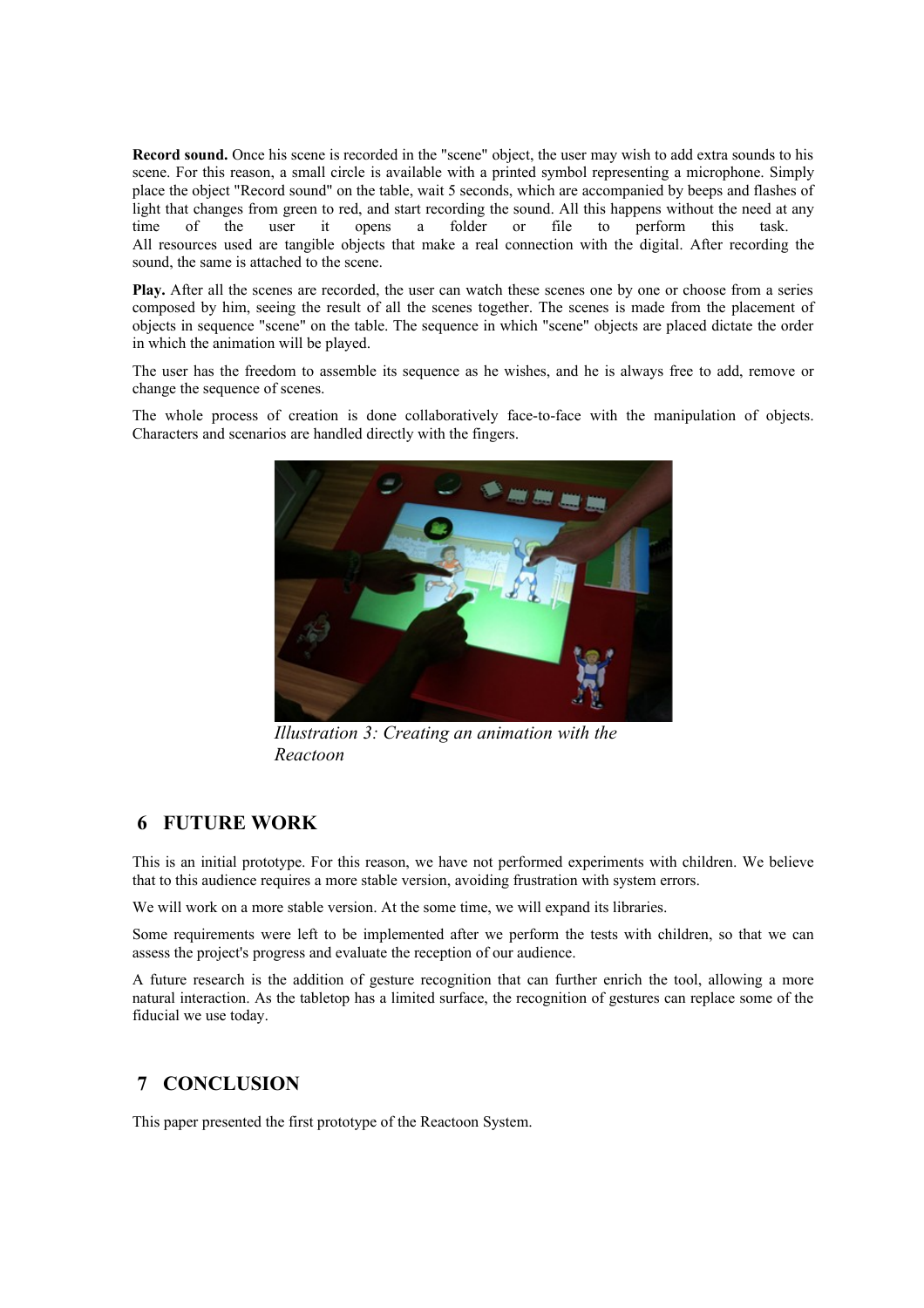Reactoon is a project that explores the creation of digital stories with 2D animation in a digital table, with a tangible interface and multi-touch. The goal is building a bridge between the storytelling performed by children and their toy box and the digital world and its rich resources and advantages that so enchant this audience.

The application does not require that the user reads or writes, it uses a natural interface with tangible objects and multi-touch surface to simplily interaction and creation. With this interface, we excluded the keyboard and mouse commonly used in computers. The user can also watch the history of others or build new stories from the already created, not only performing a collaborative activity, but sharing ideas.

Whith the use of this technological resources in the classroom, teachers will provide their students a more interesting environment, stimulating learning from the student's interest in these resources. Teachers do not want letters students in the use of technology, but rather enhance their learning from them.

### **ACKNOWLEDGEMENT**

We thanks the Laboratory VISGRAF-IMPA, the opportunity with the workshop, colleagues workshop participants who helped us with their suggestions, Ilana Patterman who helped us with valuable insights, Djalma L. S. Silva who helped us with the hardware and development and Thiago S. Pereira, who helped us in the revision of the text.

### **REFERENCES**

- [1] Chenzira, A., Chen, Y., Mazalek, A. 2008. *Recontextualizing Narratives for Tangible Interfaces.* Proceedings of the 2nd International Conference on Tangible and Embedded Interaction (TEI'08), ACM, New York, NY, pp.147-148.
- [2] Kalternbrunner, M., Bencina, R. 2007. *reacTIVision: A Computer-Vision Framework for Table-Based Tangible Interaction.* Proceeding of the first international conference on "Tangible and Embedded Interaction (TEI07). Baton Rouge, Louisiania.
- [2/3] Kalternbrunner, M., Bovermann, T., Bencina, R., Costanza, E. 2005. *TUIO: A Protocol for Table-Top Tangible User Interfaces.* In Proceedings of the 2<sup>nd</sup> Interactive Sonification Workshop.
- [4] Khandelwal, M., Mazalek, A. 2007. *Teaching Table: A tangible mentor for pre-K math education.*  Proceedings of the First International Conference on Tangible and Embedded Interaction (TEI '07), ACM, New York, NY, pp.191-194.
- [5] Mazalek, A., Winegarden, C., Al-Haddad, T., J. Robison, S., Wu, C. 2009. *Architales: phpysical/digital co-design of an interactive story table.* Proceedings of the 3th International on Tangible and Embedded Interaction (TEI'09). Cambridge, UK.
- [6] Mazalek, A., Reynolds, M., Davenport, G. 2007. *The TViews Table for Storytelling and Gameplay*. Concepts and Technologies for Pervasive Games: A Reader for Pervasive Gaming Research, vol. 1, C. Magerkurth, C. Röcker (eds.), Shaker Verlag, Aachen, Germany, pp.265-290.
- [7] M. Eisenberg, L. Buechley, and N. Elumeze. 2004. *Computation and Construction Kits: Toward the Next Generation of Tangible Building Media for Children.* Proceedings of Cognition and Exploratory Learning in the Digital Age (CELDA), Lisbon, Portugal, 2004.
- [8] M. Resnick, F. Martin, R. Berg, R. Borovoy, V. Colella, K. Kramer, and B. Silverman. 1998. *Digital manipulatives: new toys to think with.* SIGCHI conference on Human factors in computing systems, Los Angeles, CA, 1998, pp. 281-287.
- [9] O'Malley, C., Stanton Fraser, D. 2004. *Literature review in learning with tangible technologies.* Available at: <www.futurelab.org.uk/resources/...reviews/Tangible\_Review.pdf>. Accessed 10 / 05/2009.